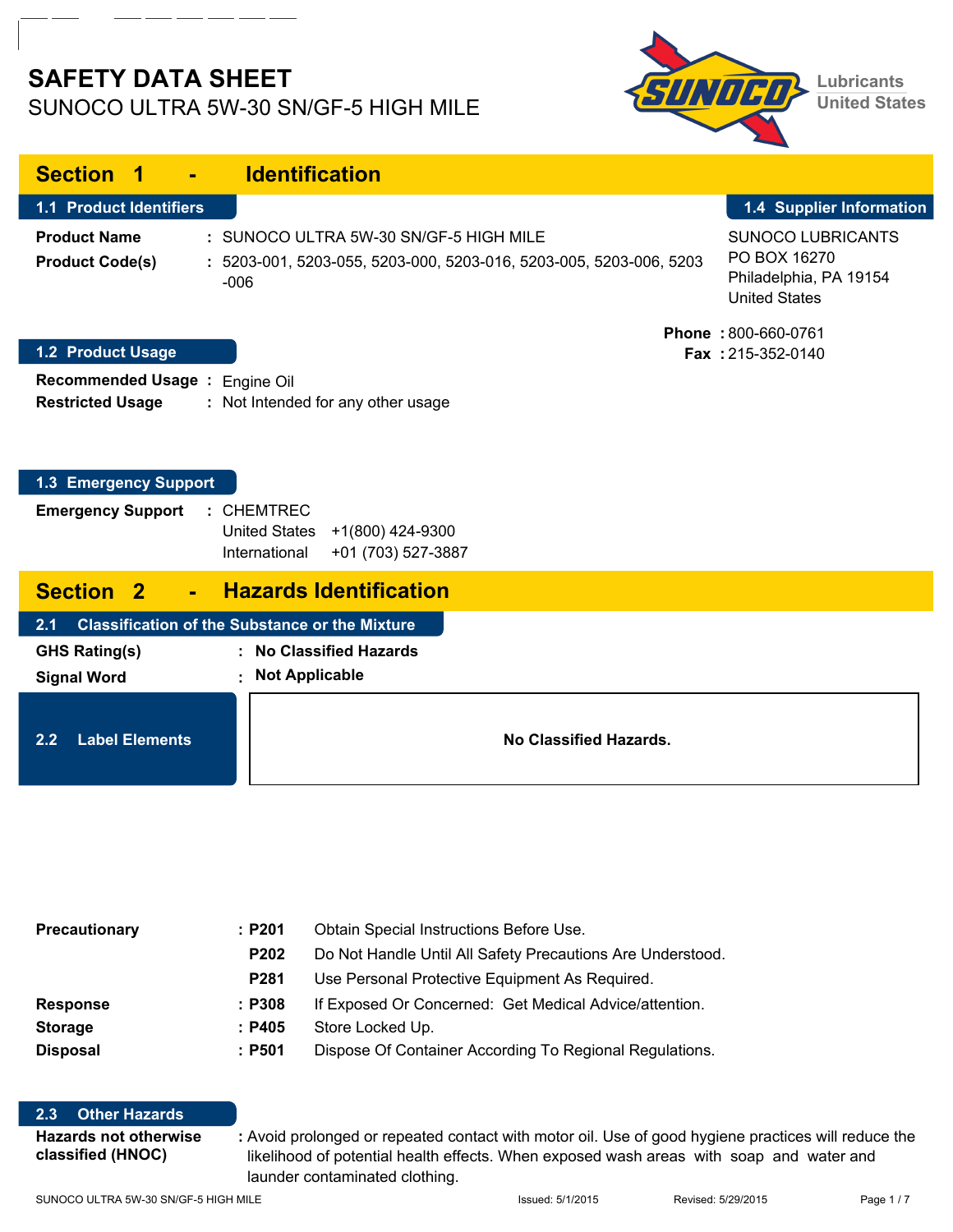#### **Section 3 - Composition / Information on Ingredients**

**3.1 Substance Details**

| <b>Chemical Name</b>                                   | CAS#        | %Weight |
|--------------------------------------------------------|-------------|---------|
| LUBRICANT BASE OIL (PETROLEUM)                         | 64742-54-7  | 59.0    |
| DISTILLATES (PETROLEUM), HYDROTREATED LIGHT PARAFFINIC | 64742-55-8  | 14.0    |
| CALCIUM LONG-CHAIN ALKARYL SULFONATE                   | Proprietary | 2.0     |

### INERT The remaining percentage are not listed as Physical or Health Hazards (29 CFR 1910.1200) 25.0

Products containing mineral oil with less than 3% DMSO extract as measured by IP-346.

| <b>Section 4</b>                                  | <b>First Aid Measures</b>                                                                                                                                                                                                                                                                                                                                                                                                                                                                  |
|---------------------------------------------------|--------------------------------------------------------------------------------------------------------------------------------------------------------------------------------------------------------------------------------------------------------------------------------------------------------------------------------------------------------------------------------------------------------------------------------------------------------------------------------------------|
| <b>First Aid Measures</b><br>4.1                  |                                                                                                                                                                                                                                                                                                                                                                                                                                                                                            |
| <b>Eye Contact</b>                                | : Immediately flush eyes with plenty of water occasionally lifting the upper and lower eyelids.<br>Check for and remove any contact lenses. Continue to rinse for atleast 20 minutes. Get<br><b>Medical Attention.</b>                                                                                                                                                                                                                                                                     |
| <b>Inhalation</b>                                 | : Remove victim to fresh air and keep at rest in a position comfortable for breathing. If breathing<br>is irregular or if respiratory arrest occurs, provide artificial respiration or oxygen by trained<br>personnel. It may be dangerous to the person providing aid to give mouth to mouth<br>resuscitation. Maintain an open airway. Get medical attention if symptoms occur.                                                                                                          |
| Ingestion                                         | : Wash out mouth with water. If material has been swallowed and the exposed person is<br>conscious, give small quantities of water to drink. Stop if the exposed person feels sick as<br>vomiting may be dangerous. Do not induce vomiting unless directed to do so by medical<br>personnel. If vomiting occurs, the head should be kept low so that vomit does not enter the<br>lungs. Never give anything by mouth to an unconscious person. get medical attention if<br>symptoms occur. |
| <b>Symptoms &amp; Effects</b><br>4.2 <sub>2</sub> |                                                                                                                                                                                                                                                                                                                                                                                                                                                                                            |
| <b>To Physician</b>                               | : Treat symptomatically. Contact poison specialist if product has been ingested.                                                                                                                                                                                                                                                                                                                                                                                                           |
| <b>Specific Treatment</b>                         | : No Specific Treatment.                                                                                                                                                                                                                                                                                                                                                                                                                                                                   |
| <b>Medical Attention</b><br>4.3                   |                                                                                                                                                                                                                                                                                                                                                                                                                                                                                            |
| <b>Protection of First Aiders</b>                 | : No action should be taken involving any personal risk or without suitable training. It<br>may be dangerous to the person providing aid to give mouth-to-mouth resuscitation.                                                                                                                                                                                                                                                                                                             |
| <b>Note To Doctor</b>                             | : Aspiration during swallowing or vomiting may severely damage the lungs. If evacuation<br>of stomach contents is necessary, use method least likely to cause aspiration.                                                                                                                                                                                                                                                                                                                  |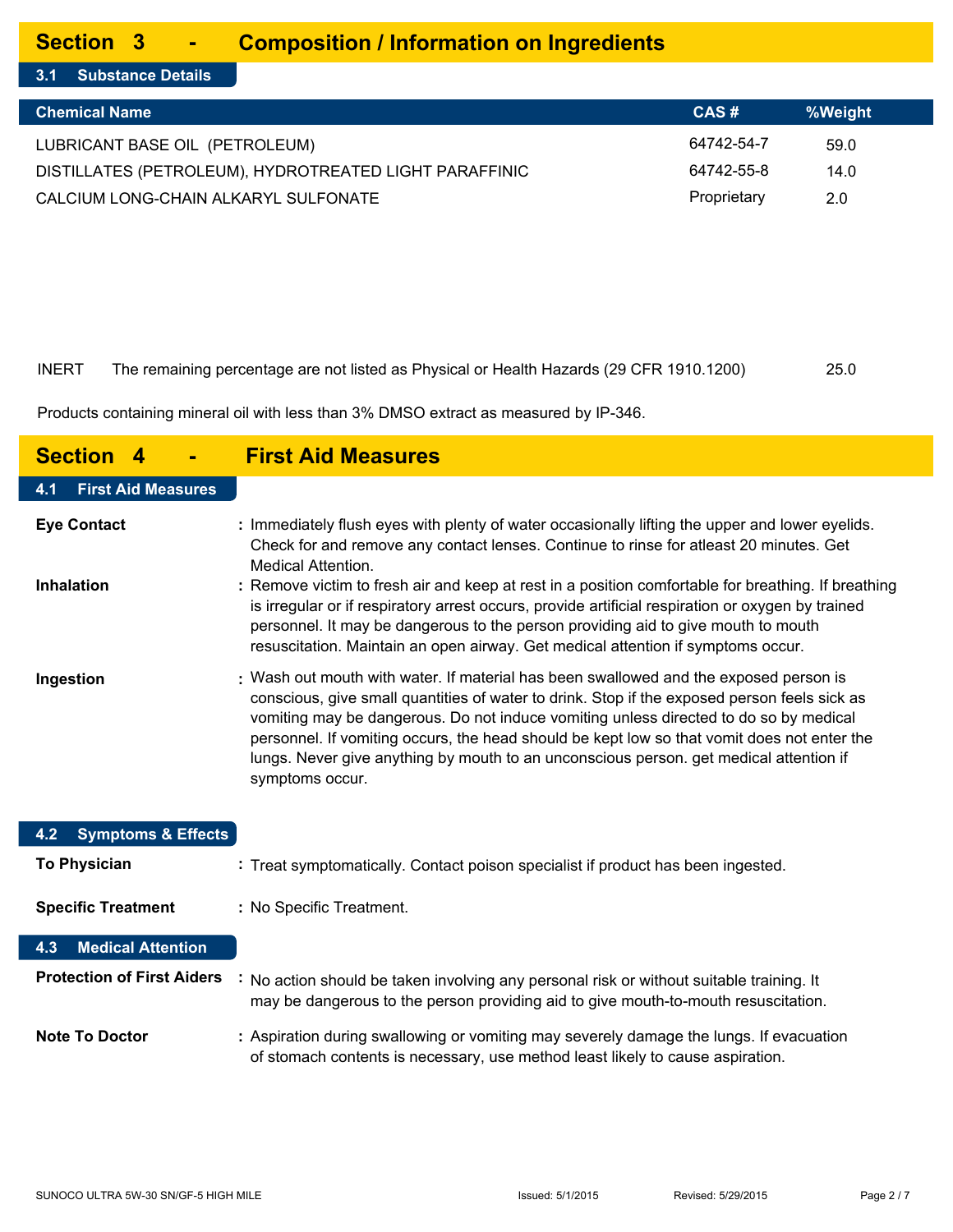### **Section 5 - Fire Fighting**

| -------                                              | <u>i IIV i Iviituin</u>                                                                                                                                                                                                                                                                                                                                                                                                                                          |
|------------------------------------------------------|------------------------------------------------------------------------------------------------------------------------------------------------------------------------------------------------------------------------------------------------------------------------------------------------------------------------------------------------------------------------------------------------------------------------------------------------------------------|
| <b>Extinguishing Media</b><br>5.1                    |                                                                                                                                                                                                                                                                                                                                                                                                                                                                  |
| Suitable Media<br>Unsuitable Media                   | : CO2, Dry chemical, or Foam. Water can be used to cool and protect product. Do not use<br>water jet as an extinguisher, it will spread the fire.                                                                                                                                                                                                                                                                                                                |
| <b>Specific hazards</b><br>arising from this product | : When heated, hazardous gases may be released including: sulfur dioxide. A solid stream of<br>water will spread the burning material. Material creates a special hazard because it floats on<br>water. This material creates a special hazard because it floats on water. This material is<br>harmful to aquatic life. Any fire water contaminated with this material must be contained and<br>prevented from being discharged to any waterway, sewer or drain. |

### **5.3 Firefighters Advice**

**Special protective : equipment** Fire Equipment Information: Fire-fighters should wear appriovirate protective equipment and sel contained breathing apparatus(SCBA) with a full face -piece operated in positive pressure mode.

## **Section 6 - Accidental Release Measures**

#### **6.1 Personal precautions, protective equipment**

**General Measures :** No health affects expect from the cleanup of this material if contact can be avoided. Follow personal protect equipment recommendations found in section 8 of this SDS.

#### **6.2 Environmental Precautions**

Non-Emergency Personnel : Avoid dispersal of spilled material and runoff and contact with soil, waterways, drains and sewers. Inform authorities if the product has caused environmental pollution Water Polluting Material may be harmful to the environment if released in large quantities.

| 6.3 Materials & Methods to Contain and Cleanup |                                                                                                                                                                                                                                                                                                                                                                                                                                                                                                          |
|------------------------------------------------|----------------------------------------------------------------------------------------------------------------------------------------------------------------------------------------------------------------------------------------------------------------------------------------------------------------------------------------------------------------------------------------------------------------------------------------------------------------------------------------------------------|
| <b>Reference Section 8</b>                     | : Follow all protective equipment recommendations provided in Section 8.                                                                                                                                                                                                                                                                                                                                                                                                                                 |
| <b>Spill Control Measures</b>                  | : Prevent the spread of any spill to minimize harm to human health and the environment if<br>safe to do so. Wear complete and proper personal protective equipment following the<br>recommendation of Section 8 at a minimum. Dike with suitable absorbent material like<br>granulated clay. Dispose of according to Federal, State, Local, or Provincial regulations.<br>Used fluid should be disposed of at a recycling center.                                                                        |
| Containment and Cleanup:                       | Stop leak if without risk. Move containers from spill area. Approach release from upwind.<br>Prevent entry into sewers, water courses, basements or confined areas. Wash spillage's<br>with noncombustible, absorbent material e.g. sand earth vermiculite or diatomaceous earth<br>and place in container for disposal according to local regulations. Dispose of via licensed<br>waste disposal contractor. Contaminated absorbent material may pose the same threat<br>hazard as the spilled product. |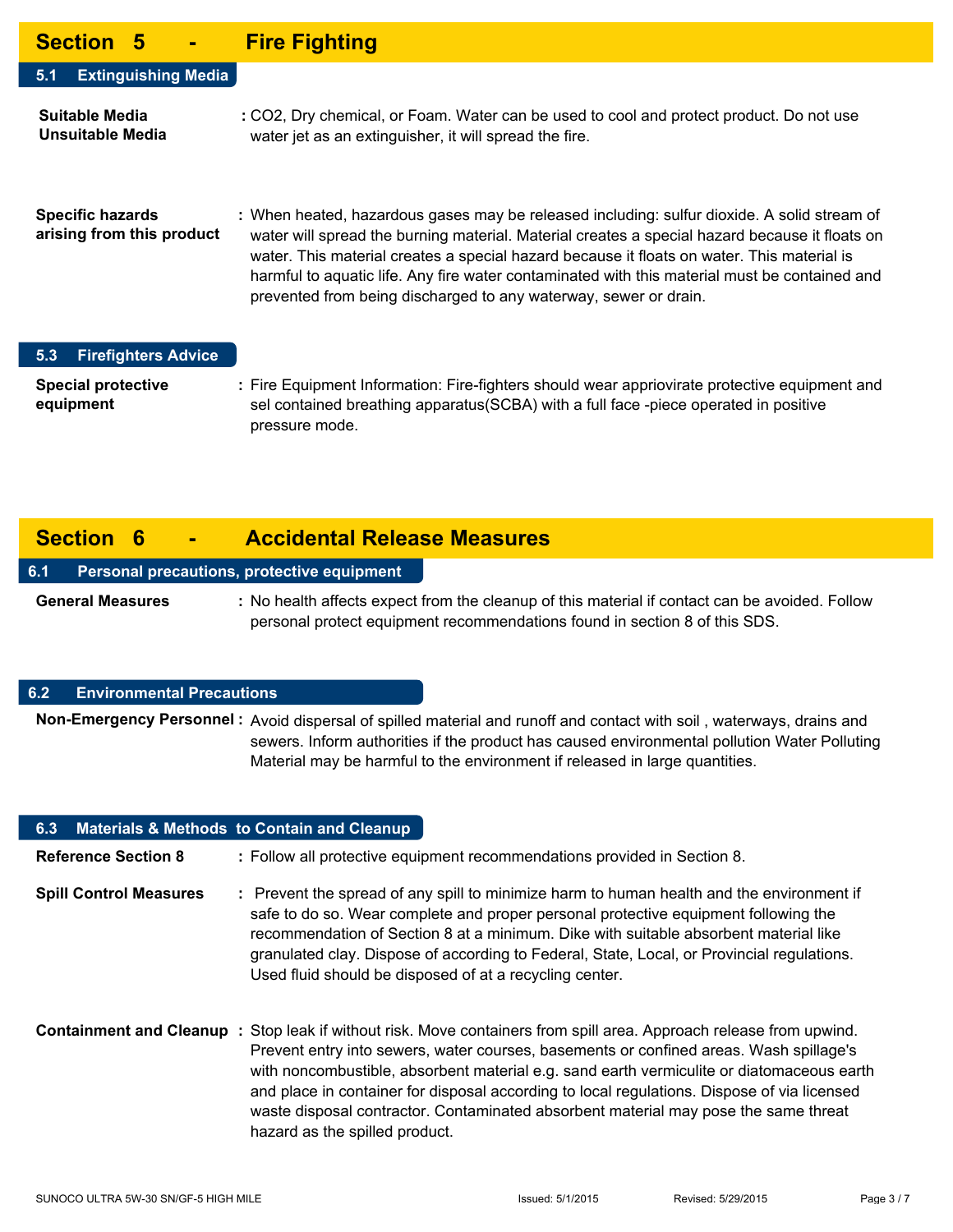| <b>Section 7</b><br>Alby                       | <b>Handling &amp; Storage</b>                                                                                                                                                                                                                                                                                                                                                                                                         |
|------------------------------------------------|---------------------------------------------------------------------------------------------------------------------------------------------------------------------------------------------------------------------------------------------------------------------------------------------------------------------------------------------------------------------------------------------------------------------------------------|
| <b>Safe Handling</b><br>7.1                    |                                                                                                                                                                                                                                                                                                                                                                                                                                       |
| <b>Personal Protective</b><br><b>Equipment</b> | : Put on appropriate personal protective equipment (see section 8). Do not ingest. Avoid<br>contact with eyes, skin and clothing. Avoid breathing vapor or mist. Avoid release to the<br>environment. Keep in the original container or an approved alternative made from a<br>compatible material, keep lid tightly closed when not in use. Empty containers retain product<br>residue and can be hazardous. Do not reuse container. |
| <b>Safe Storage</b><br>7.2                     |                                                                                                                                                                                                                                                                                                                                                                                                                                       |
| <b>Required conditions</b>                     | : Odorous and toxic fumes may form from the decomposition of this product if stored at<br>temperatures in excess of 113 deg F (45 deg C) for extended periods of time or if heat sources<br>in excess of 250 deg F (121 deg C) are used. Store away from incompatible materials. See<br>section 10 for incompatible materials.                                                                                                        |

### **7.3 Specific End Use**

This product is designed for use as a Engine Oil **Designed Purpose :**

# **Section 8 - Exposure Control**

| 8.1 United States Exposure Limits |                                            |                        |               |  |
|-----------------------------------|--------------------------------------------|------------------------|---------------|--|
| <b>CAS</b>                        | <b>Chemical Name</b>                       | <b>Exposure Limits</b> | <b>Source</b> |  |
| 64742-55-8                        | Distillates, petroleum, hydrotreated light | 5mg/m3                 | NLM CI        |  |
| 64742-54-7                        | Distillates, petroleum, hydrotreated heavy | 5mg/m3                 | <b>IUCLID</b> |  |

### **8.2 Exposure Controls**

| <b>Engineering Controls</b>                     | : Material should be handled in enclosed vessels and equipment, in which case general room<br>ventilation should be sufficient. Local exhaust ventilation should be used at points where dust,<br>mist, vapors or gases can escape into the room air. No special requirements under ordinary<br>conditions of use and with adequate ventilation.                                 |
|-------------------------------------------------|----------------------------------------------------------------------------------------------------------------------------------------------------------------------------------------------------------------------------------------------------------------------------------------------------------------------------------------------------------------------------------|
| <b>Enviromental Exposure</b><br><b>Controls</b> | : General room ventilation should be satisfactory. Local exhaust ventilation may be necessary if<br>misting is generated.                                                                                                                                                                                                                                                        |
| <b>Hygeine Measures</b>                         | : Always observe good personal hygiene measures, such as washing after handling the material<br>and before eating, drinking, and/or smoking. Routinely wash work clothing to remove<br>contaminants. Discard contaminated footwear that cannot be cleaned.                                                                                                                       |
| <b>Eye / Face Protection</b>                    | : If contact is likely, safety glasses with side shields are recommended.                                                                                                                                                                                                                                                                                                        |
| <b>Skin / Hand Protection</b>                   | : Butyl rubber. Use nitrile or neoprene gloves. Use good industrial hygiene practices. In case of<br>skin contact, wash hands and arms with soap and water. Use caution when opening manway<br>covers of storage and transportation containers. 3-nitroaniline crystals may be present on the<br>interior surface of these openings. 3-nitroaniline is toxic by dermal exposure. |
| <b>Respiratory Protection</b>                   | : Use a properly fitted air purifying or supplied air respirator complying with an approved standard<br>if a risk assessment indicates this a necessary. Respirator selection must be based on known<br>or anticipated exposure levels, the hazards of the product and the safe working limits of the<br>selected respirator.                                                    |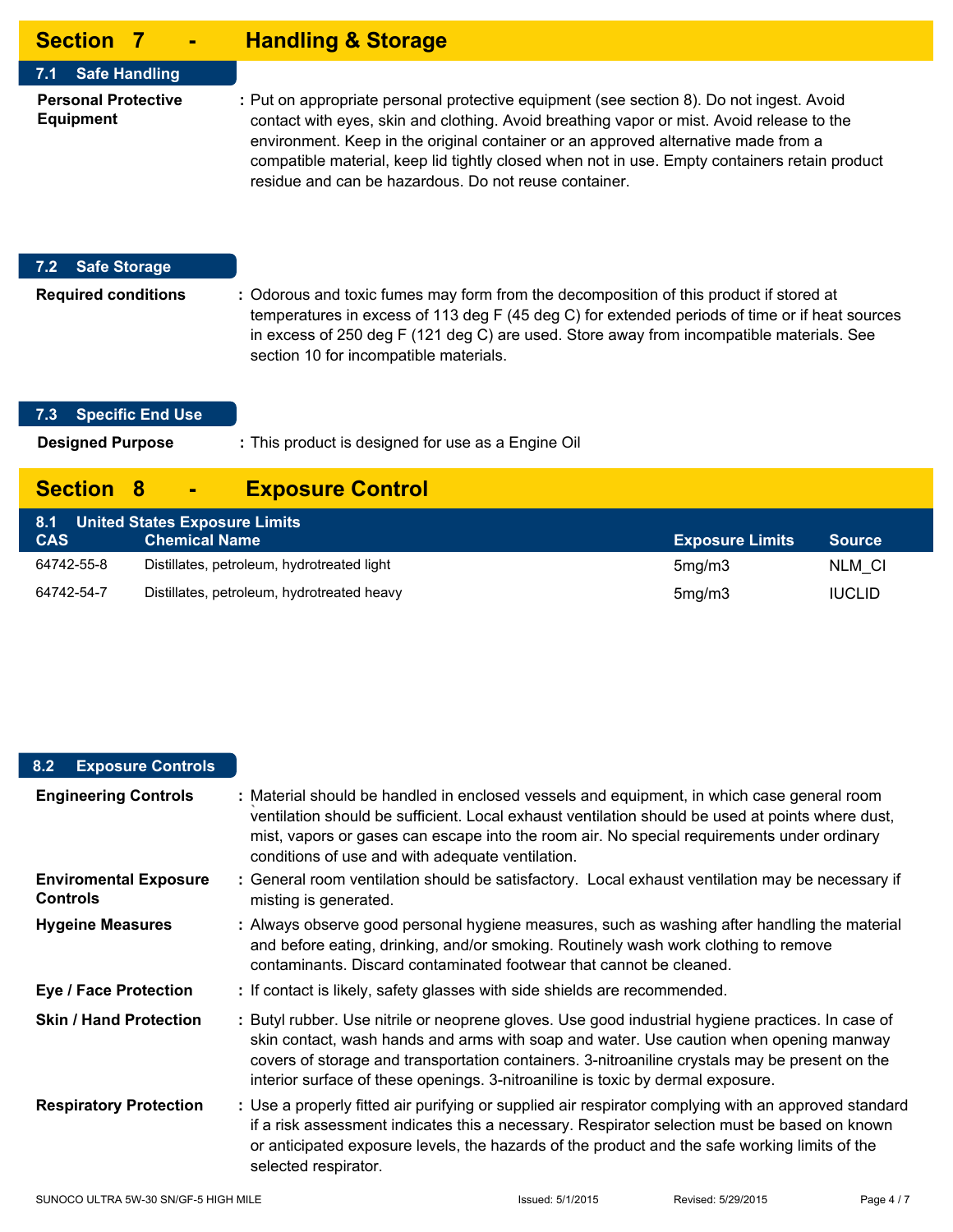### **Section 9 - Physical & Chemical Properties**

#### **9.1 Information On Basic Physical and Chemical Properties**

| <b>Physical state</b>                                         | : Liquid                      |  |  |
|---------------------------------------------------------------|-------------------------------|--|--|
| Color                                                         | : B&C                         |  |  |
| Odor                                                          | : Characteristic of Petroleum |  |  |
| <b>Odor threshold</b>                                         | : No Data Available           |  |  |
| рH                                                            | : No Data Available           |  |  |
| <b>Freezing Point</b>                                         | : No Data Available           |  |  |
| <b>Boiling Point / Range</b>                                  | : No Data Available           |  |  |
| <b>Flash Point COC</b>                                        | : 196C                        |  |  |
| : No Data Available<br><b>Evaporation rate:</b>               |                               |  |  |
| <b>Upper Explosive Limits (% air)</b>                         | : No Data Available           |  |  |
| Lower Explosive Limits (% air)                                | : No Data Available           |  |  |
| Flammability (solid, gas)<br>: Not Applicable                 |                               |  |  |
| Vapor pressure                                                | : $<$ 1 mm Hg                 |  |  |
| Vapor density (air=1)                                         | : > 1                         |  |  |
| <b>Relative Density</b>                                       | : 0.86                        |  |  |
| <b>Auto-ignition temperature</b>                              | : Not Determined              |  |  |
| <b>Decomposition temperature</b>                              | Not Determined                |  |  |
| <b>Solubility in water</b>                                    | : Negligible, 0-1%            |  |  |
| : No Data Available<br>Partition coefficient, n-octanol/water |                               |  |  |
| Viscosity @ 40C                                               | :56 cst                       |  |  |
| Viscosity @ 100C                                              | :9 cst                        |  |  |
|                                                               |                               |  |  |

### **Section 10 - Stability & Reactivity**

#### **Reactivity : Chemical stability : Possibility of hazardous reactions :** : No Data Available Stable Under Normal Circumstances. : Hazardous polymerization will not occur. Temperatures above the high flash point of this combustible material in combination with sparks, open flames, or other sources of ignition. **Incompatible materials : Hazardous decomposition products :** Strong oxidizing agents Carbon monoxide, Smoke, Carbon monoxide, sulfur oxides, aldehydes, and other petroleum decomposition products in the case of incomplete combustion. Oxides of nitrogen, phosphorus, calcium, copper, magnesium, sodium, and hydrogen sulfide may also be present **Conditions to avoid : 10.1 Material Analysis 10.2 Environmental**

## **Section 11 - Toxicological Information**

| 11.1 Toxicological Effects                                                                                                                                               |                                                                                   |  |  |  |
|--------------------------------------------------------------------------------------------------------------------------------------------------------------------------|-----------------------------------------------------------------------------------|--|--|--|
| <b>Ingestion Toxicity</b>                                                                                                                                                | : No hazard in normal industrial use.                                             |  |  |  |
| <b>Skin Contact</b>                                                                                                                                                      | : This material is likely to be slightly irritating to skin based on animal data. |  |  |  |
| <b>Inhalation Toxicity</b>                                                                                                                                               | : Non-hazardous under Respiratory Sensitization category.                         |  |  |  |
| <b>Eye Contact</b>                                                                                                                                                       | : The material is likely to be irritating to eyes based on animal data.           |  |  |  |
| <b>11.2 Inhalation Toxicity Data</b><br>_______<br><u>and the second second and the second second in the second second in the second second in the second second in </u> |                                                                                   |  |  |  |

| <b>CAS</b> | Chemical Name                                                    | Test | <b>Value</b>                | Species | ● Source \ |
|------------|------------------------------------------------------------------|------|-----------------------------|---------|------------|
|            | 64742-55-8 Distillates, petroleum, hydrotreated light paraffinic |      | Inhalation 3900mg/m3 4h Rat |         | NLM CIP    |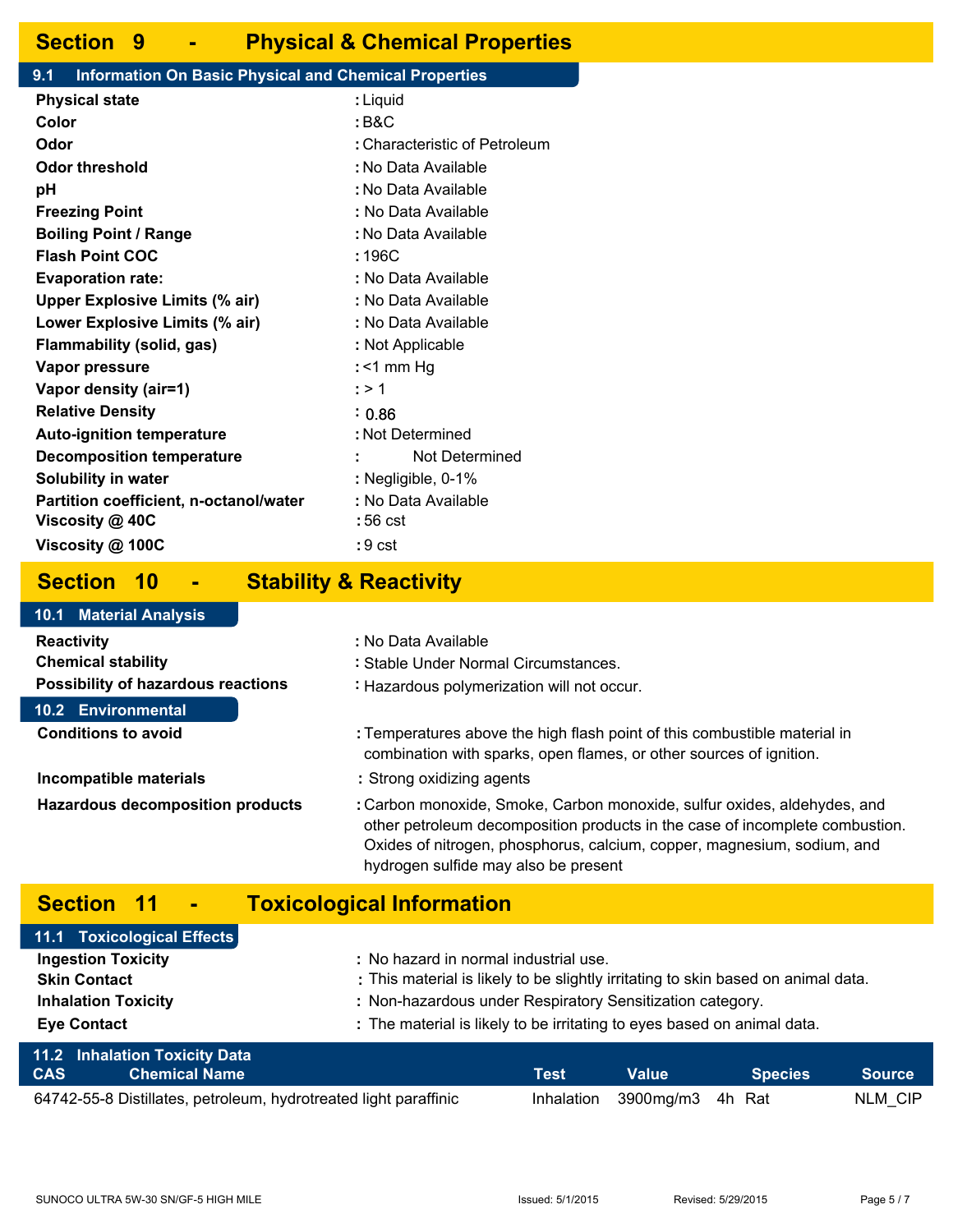# **Section 11 - Toxicological Information Continued**

| 11.3 Dermal & Other Toxicity Data<br><b>CAS</b><br>l Chemical Name | Test | Value    | <b>Species</b>                   | <b>Source</b> |
|--------------------------------------------------------------------|------|----------|----------------------------------|---------------|
| 64742-55-8 Distillates, petroleum, hydrotreated light paraffinic   | LC50 | 5000ma/L | 96h Oncorhynchus IUCLID          |               |
| 64742-54-7 Distillates, petroleum, hydrotreated heavy paraffinic   | LC50 |          | 5000mg/L 96h Oncorhynchus IUCLID |               |

| Sensitizer<br><b>Mutagenicity</b> | : No data available to indicate product or components may be a skin sensitizer.<br>: No data available to indicate product or any components present at greater<br>than 0.1% is mutagenic or genotoxic. |
|-----------------------------------|---------------------------------------------------------------------------------------------------------------------------------------------------------------------------------------------------------|
| Carcinogenicity                   | : Not expected to cause cancer. This product meets the IP-346 criteria of <3%.                                                                                                                          |
| <b>Reproductive Toxicity</b>      | : No data available if components greater than 0.1% may cause birth defects.                                                                                                                            |
|                                   |                                                                                                                                                                                                         |

# **Section 12 - Ecological Information**

| 12.1 Aquatic Toxicity                     |                                                                      |
|-------------------------------------------|----------------------------------------------------------------------|
| <b>Acute Aquatic ecotoxicity</b>          | : Non-hazardous under Aquatic Acute Environment category.            |
| <b>Chronic Aquatic ecotoxicity</b>        | : Non-hazardous under Aquatic Chronic Environment category.          |
| Persistence and degradability             | : Biodegrades slowly.                                                |
| <b>Bioaccumulative potential</b>          | : Bioconcentration may occur.                                        |
| <b>Mobility in soil</b>                   | : This material is expected to have essentially no mobility in soil. |
| <b>Results of PBT and vPvB assessment</b> | : Not determined.                                                    |
| Other adverse effects                     | : No data available.                                                 |
|                                           |                                                                      |

| 12.2 Ecological Data |                                                                  |      |       |                                   |  |
|----------------------|------------------------------------------------------------------|------|-------|-----------------------------------|--|
| <b>CAS</b>           | <b>Chemical Name</b>                                             | Test | Value | <b>Species</b><br><b>Source</b>   |  |
|                      | 64742-55-8 Distillates, petroleum, hydrotreated light paraffinic | EC50 |       | 1000mg/L 48h Daphnia magna IUCLID |  |
| 64742-54-7           | Distillates, petroleum, hydrotreated heavy paraffinic            | EC50 |       | 1000mg/L 48h Daphnia magna IUCLID |  |

# **Section 13 - Disposal Considerations**

| 13.1 Waste treatment          |                                                                             |
|-------------------------------|-----------------------------------------------------------------------------|
| Waste treatment methods       | : Dispose of according to Federal, State, Local, or Provincial regulations. |
| <b>Disposal Methods</b>       | : Recycle used oil.                                                         |
| <b>Waste Disposal</b>         | : Use material is non-hazardous according to environmental regulations.     |
| <b>Contaminated packaging</b> | : Recycle containers whenever possible!                                     |

# **Section 14 - Transportation Information**

| 14.1 U.S. Department of Transportation (DOT) |                        |                                                                                                                                                                                                                                                |                    |          |
|----------------------------------------------|------------------------|------------------------------------------------------------------------------------------------------------------------------------------------------------------------------------------------------------------------------------------------|--------------------|----------|
| 14.2. Shipping Description                   | Dangerous Goods (IMDG) | : If shipped by land in a packaging having a capacity of 3,500 gallons or more, the<br>provisions of 49 CFR, Part 130 apply. (Contains oil) International Maritime                                                                             |                    |          |
| 14.2. DOT Compliance Note                    | (ICAO/IATA)            | : U.S. DOT compliance requirements may apply. See 49 CFR 171.22, 23 & 25.<br>Transport in bulk according to Annex II of MARPOL 73/78 and the IBC Code Not<br>applicable International Civil Aviation Org. / International Air Transport Assoc. |                    |          |
| 14.2. DOT Compliance Requirement             |                        | : U.S. DOT compliance requirements may apply. See 49 CFR 171.22, 23 & 24                                                                                                                                                                       |                    |          |
| SUNOCO ULTRA 5W-30 SN/GF-5 HIGH MILE         |                        | Issued: 5/1/2015                                                                                                                                                                                                                               | Revised: 5/29/2015 | Page 6/7 |